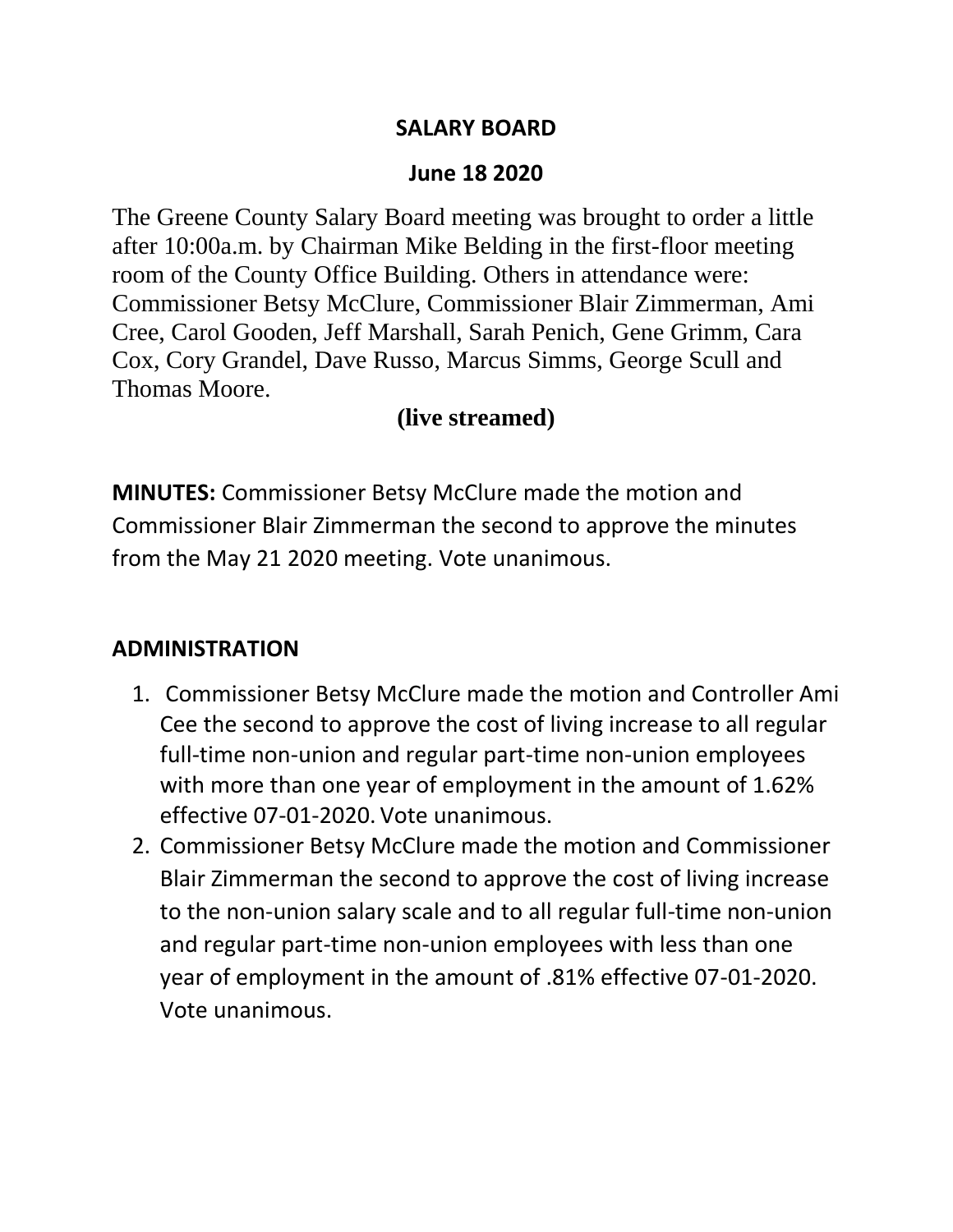## **COUNTY DEVELOPMENT**

1. Controller Ami Cree made the motion and Commissioner Betsy McClure the second to approve the hiring of Constance Bloom as regular full time Administrative Assistant at \$23,320.15/yr (MG PG1) effective June 1, 2020. Vote unanimous.

## **COURTS**

- 1. Commissioner Betsy McClure made the motion and Commissioner Blair Zimmerman the second to approve the removal of the following casual Tip Staff from payroll effective May, 27, 2020 Vote unanimous:
	- Paul Kraft
	- Paige Armstrong
	- Reed Long

# **CYS**

- 1. Controller Ami Cree made the motion and Commissioner Betsy McClure the second to approve the resignation of Mia Celento, Caseworker 1, effective June 2, 2020. Vote unanimous.
- 2. Commissioner Betsy McClure made the motion and Commissioner Blair Zimmerman the second to approve the hiring of Eugene Chiarelli as regular full time Caseworker 1, at \$18.80/hr (UMWA HS/CYS) effective June 8, 2020. Vote unanimous.
- 3. Controller Ami Cree made the motion and Commissioner Betsy McClure the second to approve the resignation of Jessica Sphar, Deputy Director effective June 5, 2020. Vote unanimous.
- 4. Commissioner Betsy McClure made the motion and Commissioner Blair Zimmerman the second to approve the hiring of Mark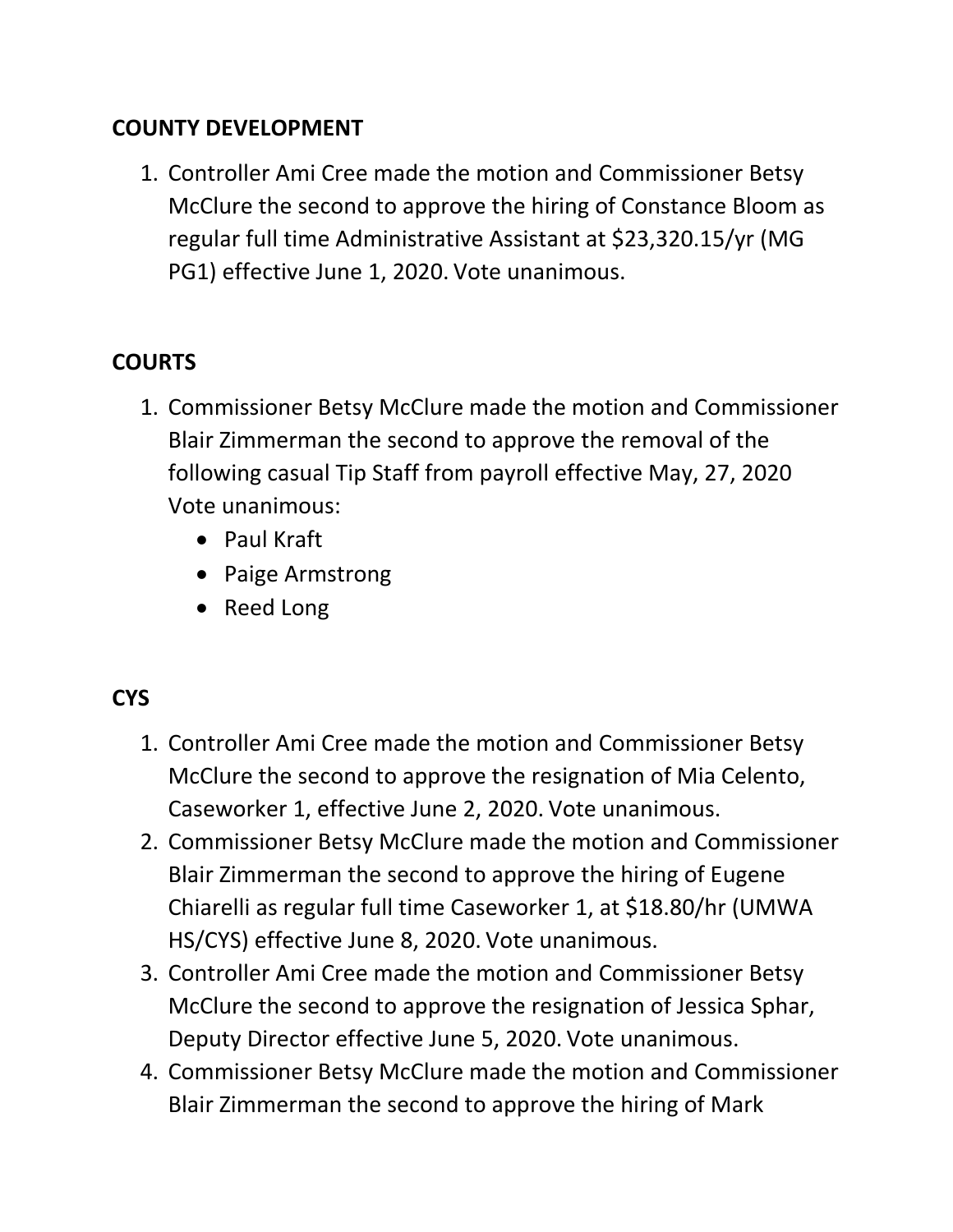Starstanko as regular full time Administrator, at \$55,000/yr (MG PG 12 exempt) effective June 29, 2020. Vote unanimous.

5. Controller Ami Cree made the motion and Commissioner Betsy McClure the second to approve the promotion of Michael Holloway to regular full time Deputy Administrator, at \$50,000/yr (MG PG 11 exempt) effective June 10, 2020. Vote unanimous.

# **DAY CAMP**

- 1. Commissioner Betsy McClure made the motion and Commissioner Blair Zimmerman the second to approve the hiring of Kathy Hillsman as Seasonal Day Camp Coordinator, at \$13.00/hr effective May 22, 2020. Vote unanimous.
- 2. Controller Ami Cree made the motion and Commissioner Betsy McClure the second to approve the hiring of the following seasonal employees as Day Camp Supervisors, at \$11.00/hr effective June 19, 2020 Vote unanimous:
	- Diandra Fleming
	- Paige Stanko
	- Sydney Shultz
	- Laura Wise
- 3. Commissioner Betsy McClure made the motion and Commissioner Blair Zimmerman the second to approve the hiring of the following seasonal employees as Camp Counselors, at \$7.25/hr effective June 19, 2020 Vote unanimous:
	- Claire Dursa
	- Joshua Hixon
	- Nicole Ludrosky
	- Zach Hillsman
	- Matthew Wilczynski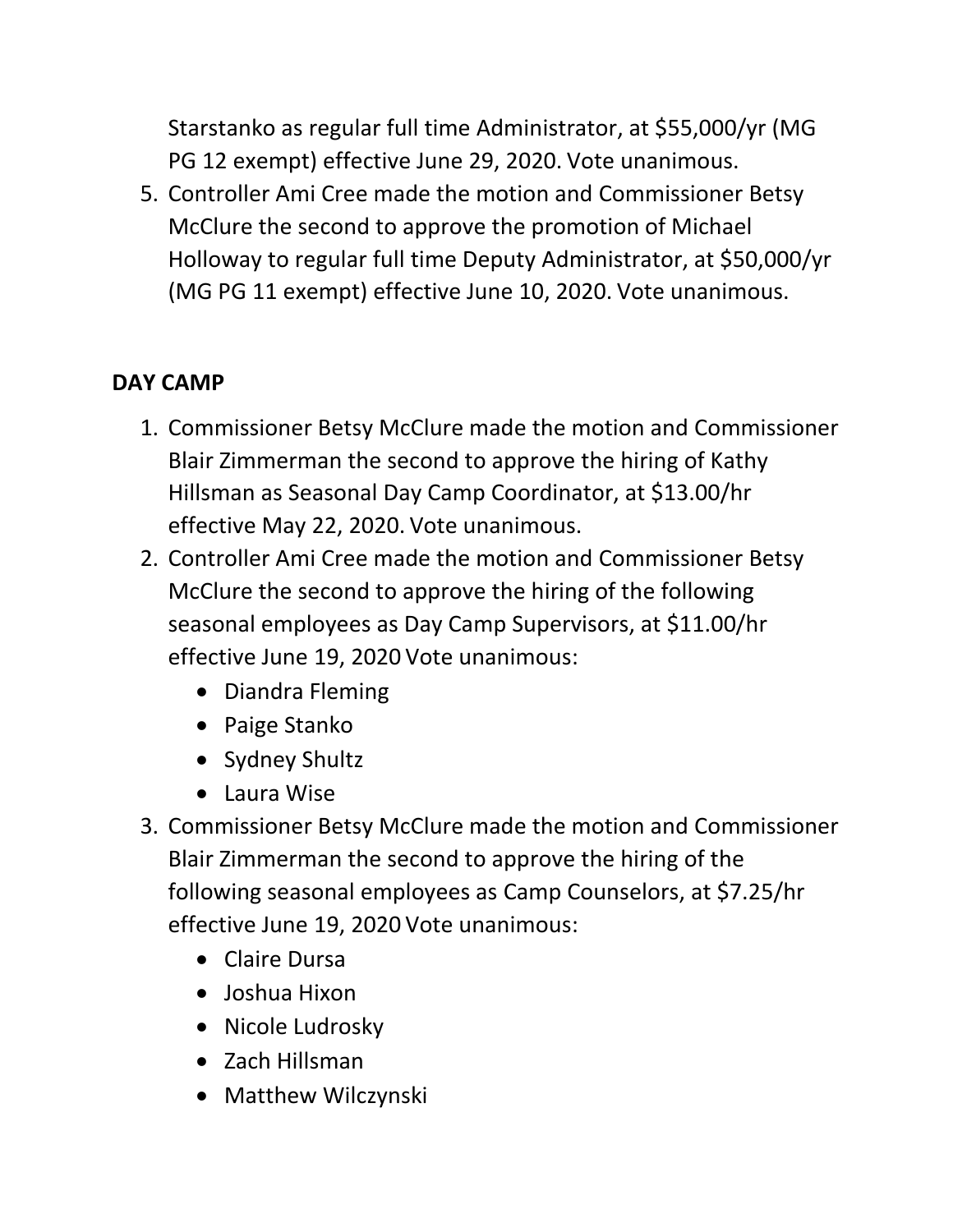- Katie Swauger
- Ryan Swartz
- Hannah Kenney
- Alizah Roberts
- Mia Ranieri
- Bradley Walker
- Michael Stewart
- Garrett Ponick
- McKenzie White
- Emma Kapp
- Blanee Fabien
- Emma Hyatt
- Madison Ellsworth
- Kiersten Dennison
- Rachel Calvario
- Gabrielle Stewart
- Evan Huber
- Ryeleiegh Hammett
- Brianna Eddy
- Joy Heisey
- Kristen Black
- Emily Cooke
- Matthew Ankrom
- Abigaile Lipscomp
- Liam Shea
- Taggart Shea
- Makayla McNett
- Mason McNett
- Alexander Huber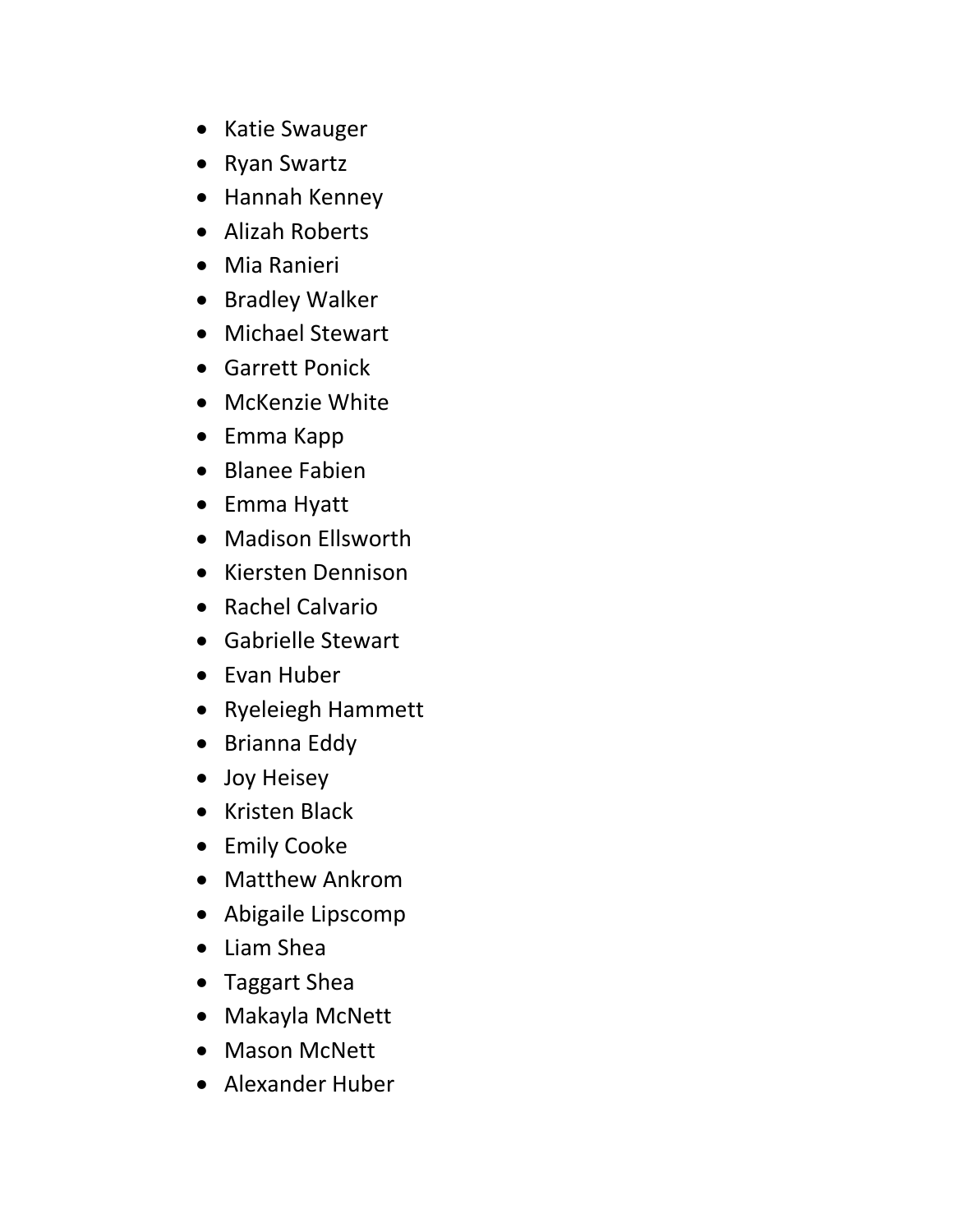1. Controller Ami Cree made the motion and Commissioner Betsy McClure the second to approve the retirement of Janine Mansell, Telecommunication Officer 3 effective June 30, 2020. Pay all applicable leave balances including sick time at \$50/day and \$5,000 severance Vote unanimous.

### **HUMAN SERVICES**

- 1. Commissioner Betsy McClure made the motion and Commissioner Blair Zimmerman the second to approve the transfer of Joshua Jackson to regular full time Housing Caseworker at \$20.69/hr (UMWA HS/CYS) effective May 25, 2020. Vote unanimous.
- 2. Controller Ami Cree made the motion and Commissioner Betsy McClure the second to approve the resignation of Haley Fowler, regular full time Family Center Coordinator effective June 26, 2020. Vote unanimous.

## **PARKS and RECREATON**

- 1. Commissioner Betsy McClure made the motion and Commissioner Blair Zimmerman the second to approve the hiring of the following seasonal employees as Life Guards, at \$9.00/hr effective June 4, 2020 Vote unanimous:
	- Gabrielle Wunder
	- Jersey Wise
	- Abigale Young
	- Ella Young
	- Hannah Kalsey

#### **911**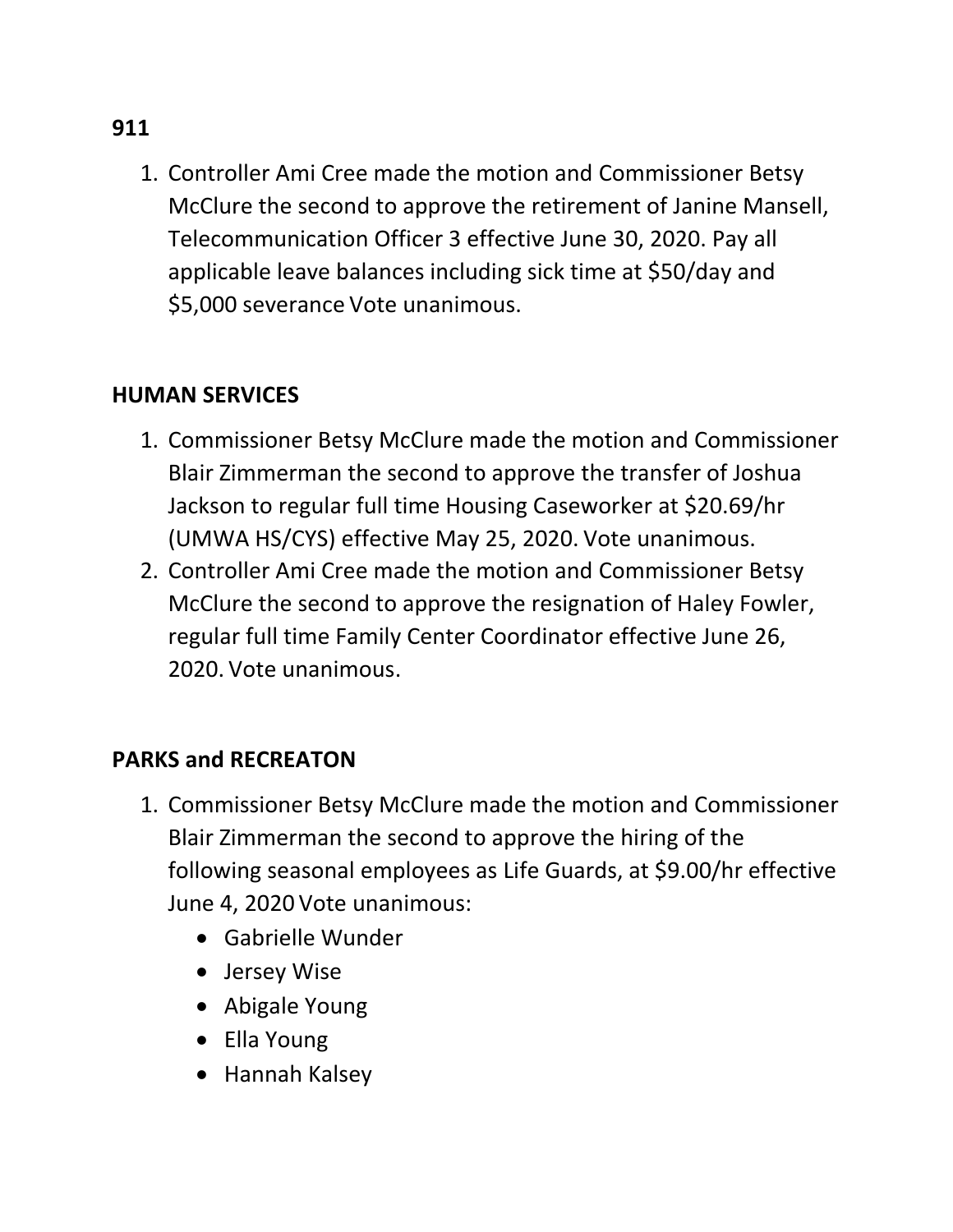- Paulie Bailey
- Lauren Strelick
- Aliza Widdup
- Sarah Brandsetter
- Alyssa Earnest
- Clarissa Bennett
- Taylor Lohr
- Nina Sarra
- Abigail Virgin
- Kaitlyn Pester
- Regan Carlson
- Caleb Dobosh
- Sydney Jones
- Jefferson Zarella
- Maddie Reeves
- Mia Church
- Elizabeth Brudnock
- Stephanie Pratt
- 2. Controller Ami Cree made the motion and Commissioner Betsy McClure the second to approve the hiring of Noah Haines, seasonal employee as Night Watchman, at \$9.00/hr effective June 4, 2020 Vote unanimous.
- 3. Commissioner Betsy McClure made the motion and Commissioner Blair Zimmerman the second to approve the hiring of the following seasonal employees as Head Life Guards, at \$10.50/hr effective June 4, 2020 Vote unanimous.:
	- Avery McConville
	- Emily Mundell
	- Macottie Denjen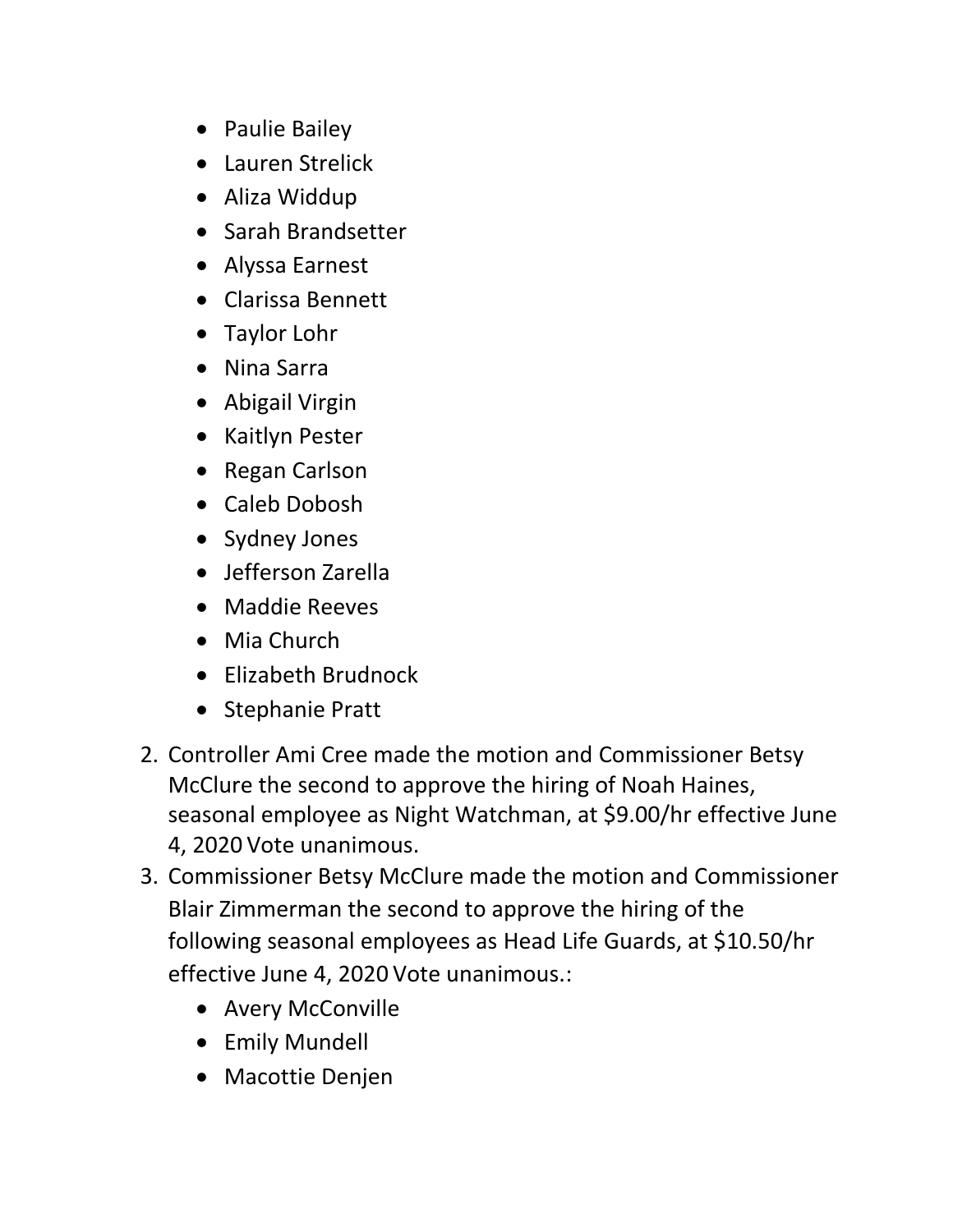- Abigail Lake
- 4. Controller Ami Cree made the motion and Commissioner Betsy McClure the second to approve the hiring of Luke Lubich, seasonal employee as Pool Supervisor, at \$11.00/hr effective June 4, 2020. Vote unanimous.
- 5. Commissioner Betsy McClure made the motion and Commissioner Blair Zimmerman the second to approve the hiring of the following seasonal employees as Laborers, at \$8.25/hr effective June 1, 2020 Vote unanimous:
	- Nate Main
	- Gabe McConville
	- Aiden Pell
	- Zachary Wilson
- 6. Controller Ami Cree made the motion and Commissioner Betsy McClure the second to approve the hiring of Greg White as regular full time Maintenance Worker 1, at \$13.08/hr (SEIU PG 6) effective June 1, 2020 Vote unanimous.
- 7. Commissioner Betsy McClure made the motion and Commissioner Blair Zimmerman the second to approve the hiring of the following seasonal employees as Guest Relations, at \$7.25/hr effective June 4, 2020 Vote unanimous:
	- Breanna Coode
	- Kenna Swauger
	- Hailey Hoyle
	- Aleah Fenstermacher
	- Kerrick Pagac
- 8. Controller Ami Cree made the motion and Commissioner Betsy McClure the second to approve the hiring of the following seasonal employees as Laborer/Jacktown Fairgrounds, at \$8.25/hr effective June 11, 2020 Vote unanimous.: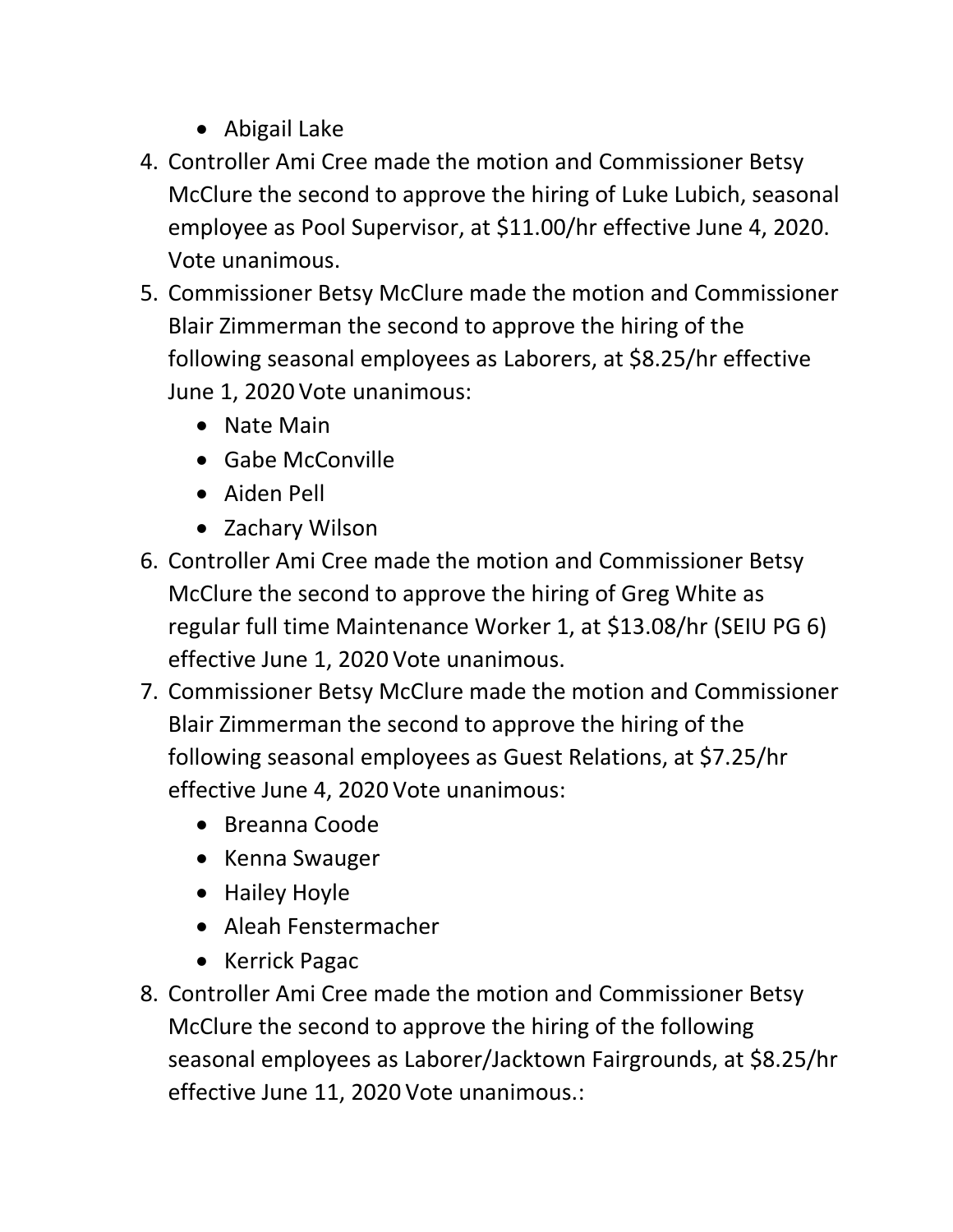- Trevor Black
- Daniel Wolfe
- Jacob Tedrow
- Matthew Herrington

## **PROTHONOTARY**

1. Commissioner Betsy McClure made the motion and Commissioner Blair Zimmerman the second to approve the hiring of Chase Hankens, and Jacob Mason, seasonal interns, at \$8.00/hr effective June 3, 2020 Vote unanimous.

## **REDEVELOPMENT**

- 1. Controller Ami Cree made the motion and Commissioner Betsy McClure the second to the hiring of the following seasonal employees as Laborers, at \$8.25/hr effective June 8, 2020. Vote unanimous:
	- Cameron Barnhart
	- Thomas Jordan
	- William Riley

## **SHERIFF**

- 1. Sheriff Marcus Simms made the motion and Commissioner Betsy McClure the second to approve the hiring of Dale Campbell as regular full time Deputy Sheriff 1, at \$15.34/hr (SEIU PG 12) effective June 1, 2020. Vote unanimous.
- 2. Sheriff Marcus Simms made the motion and Commissioner Betsy McClure the second to approve the reclassification of Christine